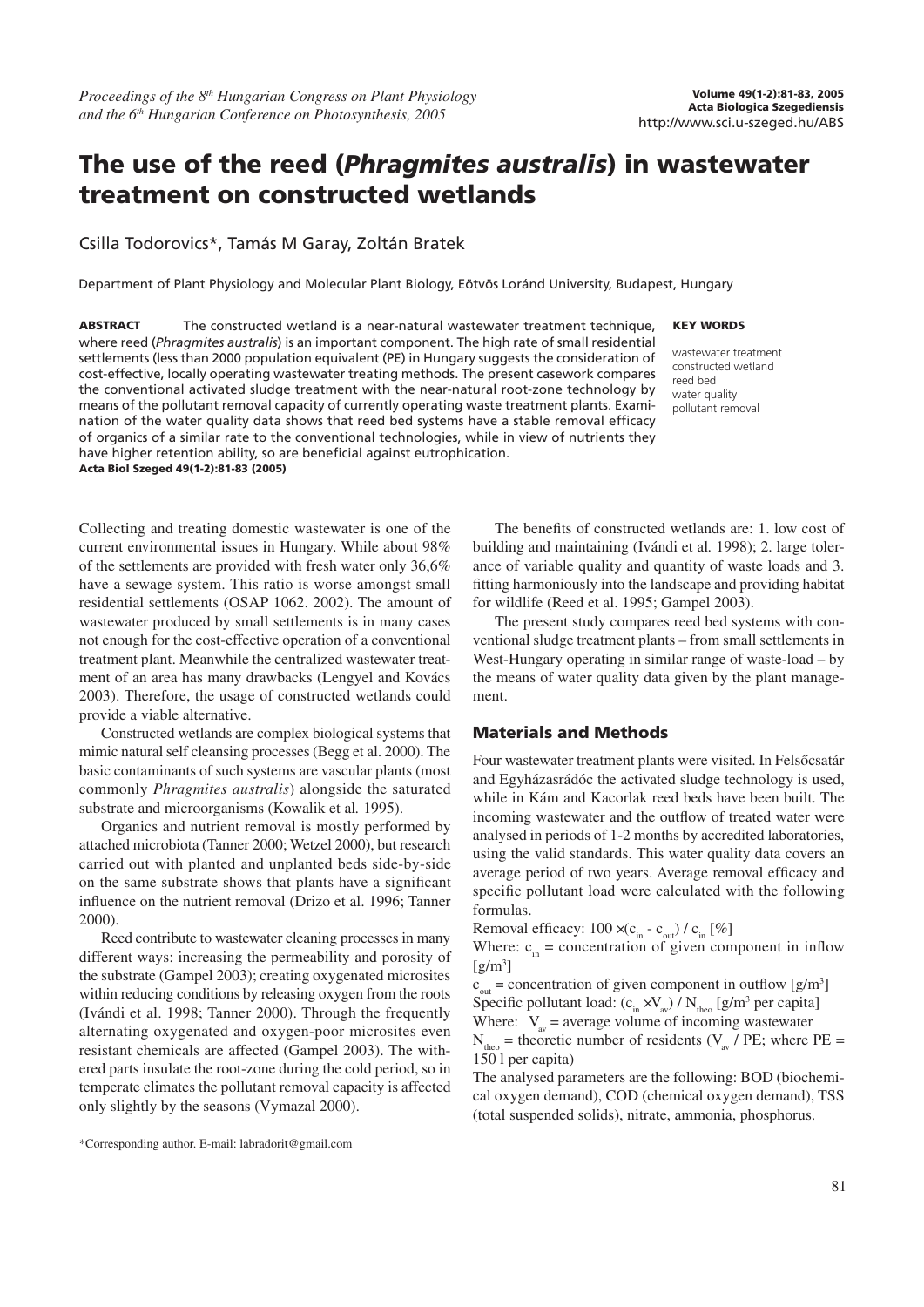

**Figure1.** Removal efficacy and specific load of biodegradable organics, measured by biochemical oxygen demand (BOD<sub>5</sub>-O<sub>2</sub>); the bold line shows the regulatory minimal reduction percentage.



**Figure 2.** Removal efficacy and specific load of organics, measured by chemical oxygen demand (COD $_{\rm cr}$  –O $_{\rm 2}$ ); the bold line shows the regulatory minimal reduction percentage.



**Figure 3.** Removal of total suspended solids and the treatment plants' specific load.

## Results and Discussion

The results of calculations are shown in Figures 1-5.

The wastewater received by all four treatment plants is less in volume and more concentrated than planned, which correlates with the national trends (Lengyel and Kovács 2003). The examined plants operating with the conventional sludge technology receive about 10 times more water than the reed bed systems ( $V_{av} \approx 100 \text{m}^3/\text{d}$  vs. 10-20m<sup>3</sup>/d). Despite



**Figure 4.** Quantity changes of nitrogen-forms through the treating processes in certain plants.



**Figure 5.** Removal of phosphorus and the treatment plants' specific load.

the grossly fluctuating organic load both technologies have a high and stable reduction capacity, which meets the regulatory standards that came into force recently (9/2002 (III. 22.) KÖM-KÖVIM). It is worth mentioning the specific organic load is the highest in Kacorlak, while the reduction rates are the same as the rest of the treatment plants (Figs. 1,2). Constructed wetlands are mainly designed for organics and suspended solids removal, with appropriate construction these targets can be fulfilled (Vymazal 2000). There can be difficulties in post-treatment as shown in Figure 3 with the suspended solids-removal efficacy of Kacorlak (low reduction, high deviation). Meanwhile the reed beds of Kám (same design) give the best performance with the least deviation.

Figure 4 shows in activated sludge treatment the incoming and the produced (by decomposition processes) ammonia/ammonium is mostly transformed to less harmful nitrate which is discharged to receiving water bodies. In reed beds the nutrient uptake is on a larger-scale and denitrification can be performed also in oxygen-poor microsites; these processes add up to a better retention efficiency. Retention of phosphate mainly depends on the substrate features, high reduction rates could be achieved just by modifying the substrate, while the activated sludge technology would require constant use of chemicals.